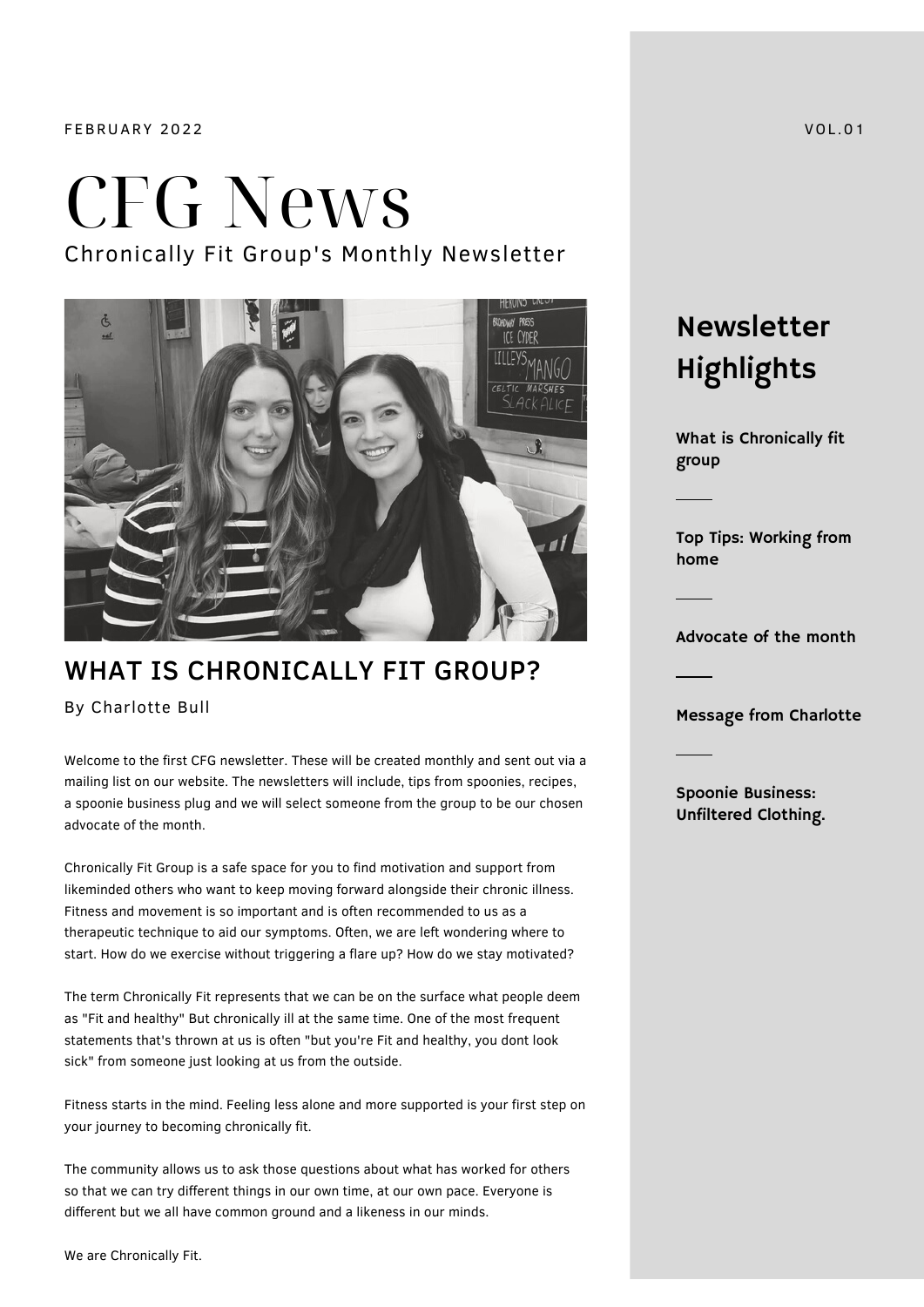### **Work and chronic pain**

*by Charlotte Bull*

The working world is difficult to navigate as a person with chronic pain.

Don't be embarrassed to bring what you need to look after yourself into the office. Tell your employer you have a chronic illness, they need to know and shouldn't treat you any differently because of it.

Your employer has a duty of care to you and if you need to bring in a hot water bottle or heat pack then go ahead and do it. You are showing you are willing to work despite your illness and they should understand that.



It is unlikely that your manager will look further into your condition after you tell them what is wrong with you. However, if you describe your main symptoms and that they fluctuate, your manager will be able to take note. Sometimes it is easier for an outsider to understand that you have hip problems than if you try to explain your actual condition to them.

It is usually your HR manager that will be responsible for keeping an eye on your well being, so, if you feel your manager is dismissive, go to HR and explain your situation.

#### **Take a break!**

You will need to stretch and move around, there is nothing wrong with doing so. Make sure you take your lunch break and do something with it. Don't eat lunch at your desk!